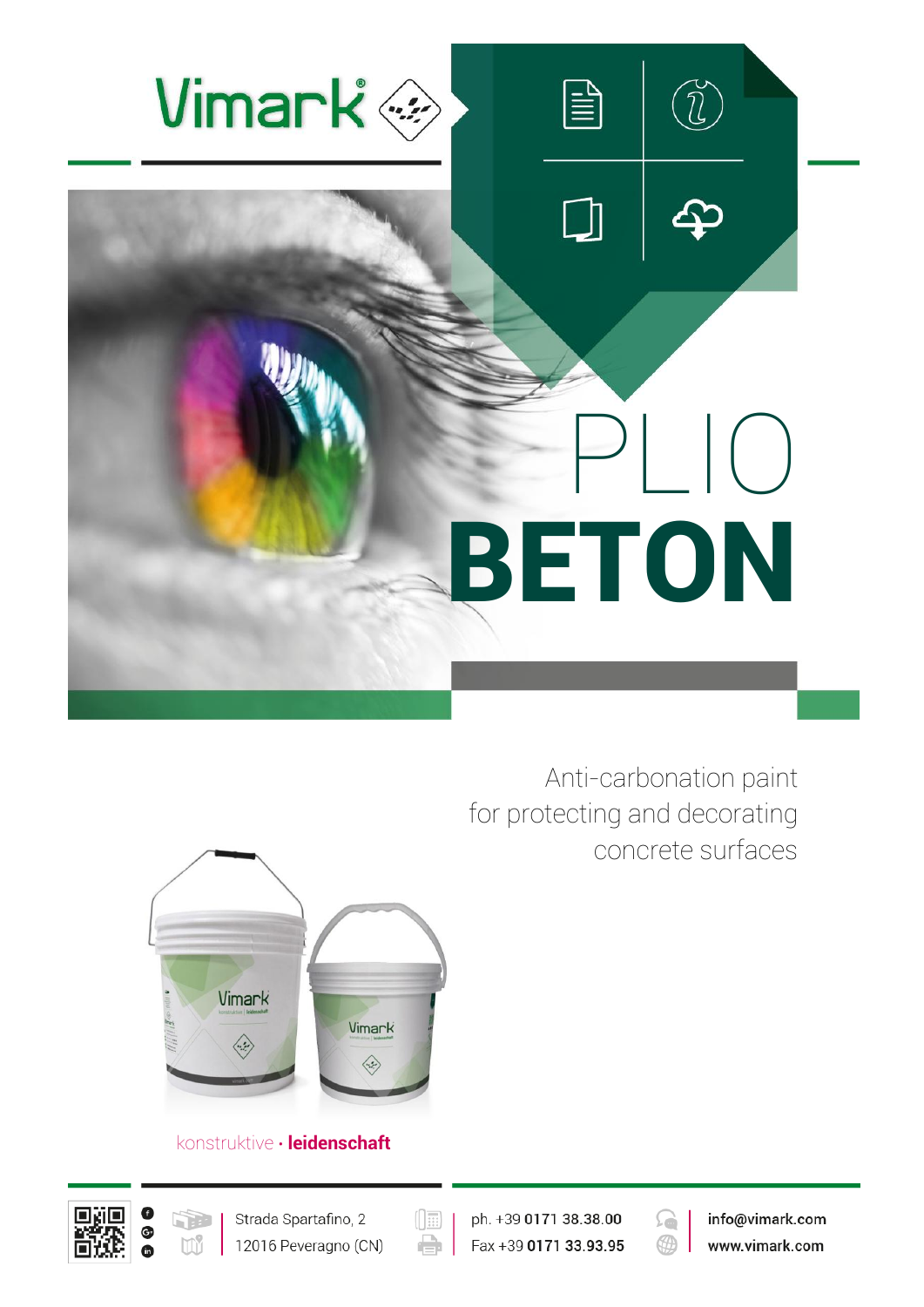



### **PRODUCT DESCRIPTION**

PLIO.BETON is an anti-carbonation paint made of Hydro Pliolite® to protect and decorate surfaces in concrete. Formulated to prevent the stage of carbon dioxide ensuring an optimum protection of substrates from degradation due to carbonation.

The product gives excellent coverage with outstanding adhesion, good filling power due to a perfectly opaque film combined with an excellent fluidity and is applicable to all concrete substrates.

Excellent penetration allows it to be applied even in the absence of preliminary fixatives. Available in colours from the collections NATURAL, MINERAL and PREMIUM by Vimark in addition to a wide range of other colours available in Vimark's tinting system.

**COMPOSITION** PLIO.BETON is a waterproof paint based on Hydro Pliolite®, new concept styrene

MIXING AND APPLICATION

## PREPARING NEW SUBSTRATES

New plaster must be perfectly seasoned, dry, stable, free of dust and inconsistent parts. Leave to mature any repaired patches until the binders have set. In the case of absorbent surfaces, apply first coat of PLIO.BETON diluted with 30% of

clean water. Wait for the base coat to complete dry before applying the finishing coats. Any fillings performed after the first coat of paint should be treated with primer. Wait at least 2-4 hours before applying the finishing coats.

# PREPARATION OF OLD UNPAINTED SUBSTRATES

polymers, special fillers and selected light resistant pigments.

The substrates must be perfectly seasoned, dry, stable, free from dust, release agents and poorly consistent parts. Clean surfaces to remove all traces of dust, dirt, grease or presence of efflorescence. Leave to season any newly plastered patches until the binders have set. Remove any mould after neutralization. In the case of significant surface crumbling, clean the surface by power washing.

With absorbent surfaces, apply first a coat of PLIO.BETON diluted with 30% of clean water. Wait at least 2-4 hours before applying the finishing coats.

# PREPARATION OF OLD PAINTED SUBSTRATES

The substrates must be perfectly seasoned, dry, stable, free from dust, release agents and poorly consistent parts. Clean surfaces to remove all traces of dust, dirt, grease or presence of efflorescence. Leave to season any newly plastered patches until the binders have set.

In the presence of partially degraded paint, remove peeling paint that is not adherent to the substrate. Remove any mould after neutralization. Clean painted surfaces of free or loose paint by brushing. Remove the paint from substrates when necessary. In the case of significant surface crumbling, clean the surface by power washing.

In the case of absorbent surfaces, apply first coat of PLIO.BETON diluted with 30% of clean water. Wait for the base coat to complete dry before applying the finishing coats.

When applying to degraded old paint, apply a base coat by brush of PLIO.FIX diluted with 50% of clean water. Wait at least 2-4 hours before applying the finishing coats.





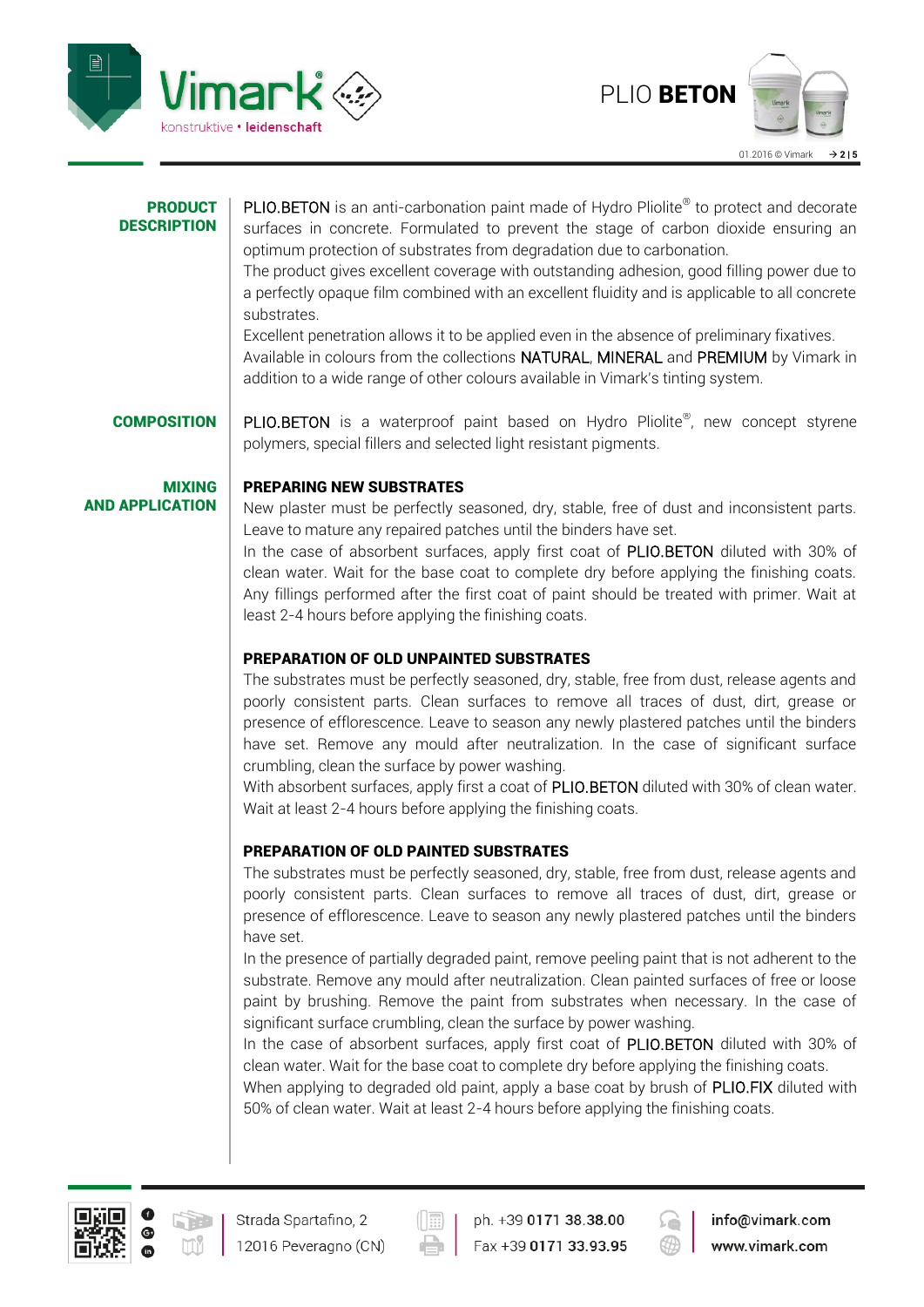



## FINISH

Always mix PLIO.BETON before diluting. Carefully apply a first coat of paint diluted with 20% of clean water to the entire surface. After 2-4 hours, apply a second coat of paint diluted with 15% of clean water and protect surfaces from rain for the first 48 hours. The correctly applied product reaches optimal state within ten days. If during this period, the product is rained upon, raindrop fouling can occur. This phenomenon is however temporary and does not affect in any way the overall performance of the product. Sometimes these formations disappear automatically with subsequent rainfalls. In any case, power washing will remove them.

| INDICATIVE      |
|-----------------|
| <b>AMOUNTS</b>  |
| <b>REQUIRED</b> |

0.125-0.150 kg per  $m<sup>2</sup>$  per coat.

COLOUR White. *Collection:* NATURAL.colours. *Collection:* PREMIUM.colours. *Collection:* MINERAL.colours.

# PACKAGING 8 kg tub.

- 22 kg tub.
- **STORAGE** 12 months in original intact packaging, protect from frost, not exposed to direct sunlight or heat sources.

**RECOMMENDATIONS** Do not apply in temperatures below + 10°C or above + 30°C. Avoid applying with relative humidity greater than 65% or WME humidity exceeding 20%. Do not apply in direct sunlight. After applying, protect surfaces from rain for at least 48 hours.

> Climatic conditions different from those indicated will have a negative influence on the correct drying time of the product compromising performance and the aesthetic appearance.

> The product reaches the best the technical and performance characteristics after approximately 10 days of application. If during this period, the product is rained upon, raindrop fouling can occur. This phenomenon is however temporary and does not affect in any way the overall performance of the product. Sometimes these formations disappear automatically with subsequent rainfalls. In any case, power washing will remove them.

> The colours shown in the samples are indicative. We recommend a test on site in order to verify the final colour tone.

> In case where several coats are required, wait at least 12 hours between coats or verify that the film is completely dry.

> The solidity of an exterior colour, as well as the chemical nature of the pigments used, depend on many variables. The type of colour and the perception of its variation over time by the human eye, the environmental to which the product is exposed, the type of product to which the pigments are added, how it is applied, the thickness, the type of underlying



ph. +39 0171 38.38.00 Fax +39 0171 33.93.95

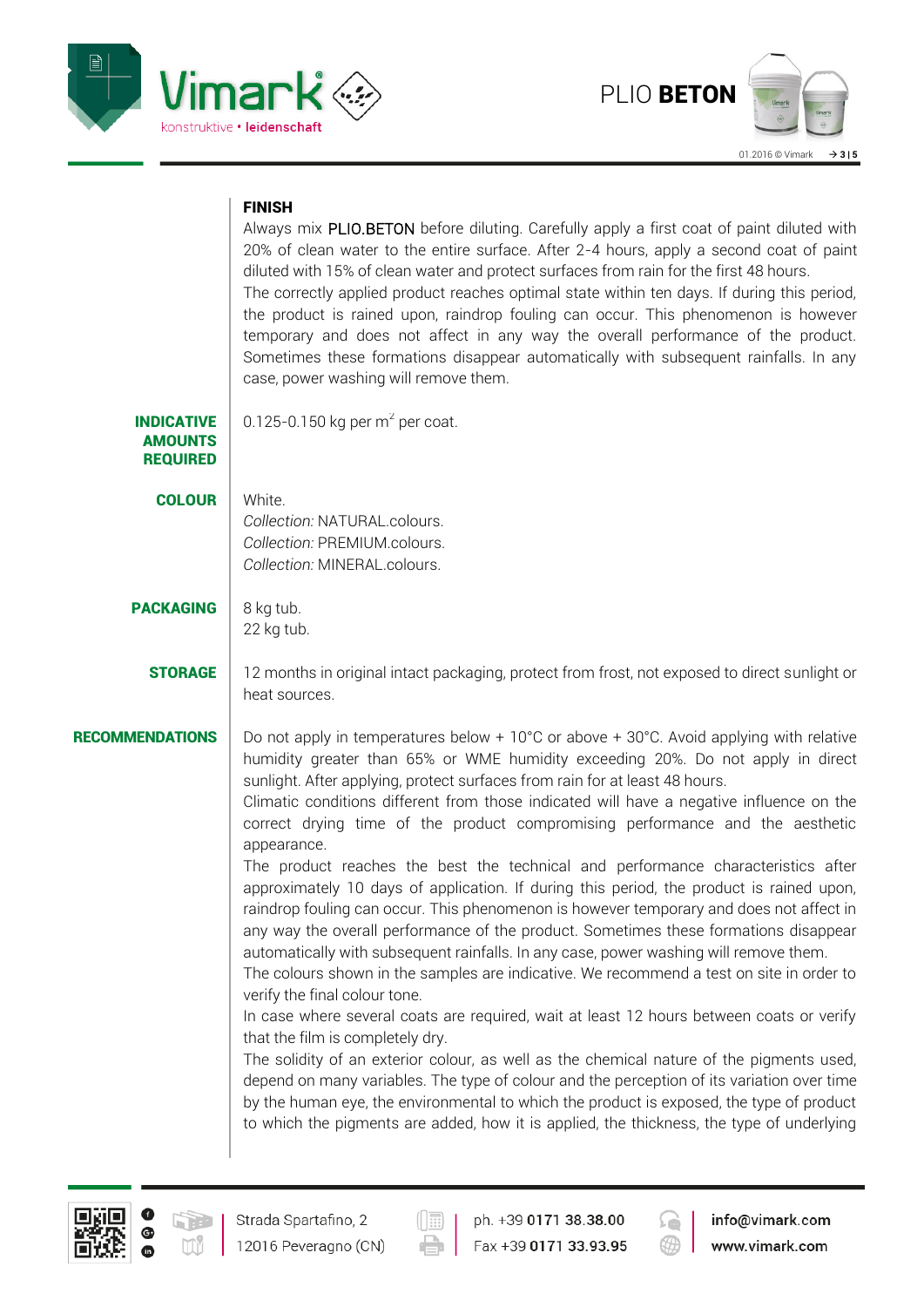



### substrate.

Choosing a coloured product implies the acceptance of a colour tolerance of Delta  $E = 3$ (CIELAB, D65, 8°, light diffusion, product applied in lab test).

Further product supplies with the same colour code may undergo slight variations in tone; therefore, we suggest ordering sufficient quantities to complete the job in a single solution. If a second order has to be made, always communicate the lot number of the previous order. The diluted product must be stored in the original container, tightly closed, not exposed to direct sunlight or heat source, and used within 5 days of diluting.

### **PRODUCT DATA** *Appearance* liquid

### APPLICATION DATA *Min. temperature for application* + 5°C

| Min. temperature for storage     | $+5^{\circ}$ C                                  |
|----------------------------------|-------------------------------------------------|
| Min. temperature for application | $+5^{\circ}$ C                                  |
| Max. temperature for application | $+35^{\circ}$ C                                 |
| Relative humidity of environment | $\leq 80\%$                                     |
| Substrate humidity WME           | $\leq 20\%$                                     |
| Surface drying time              | 1-4 hours depending on conditions when applying |
| Tool cleaning                    | soap and water immediately after use            |

*Colour* white and coloured

*Max. temperature for storage*  $+40^{\circ}$ C

| <b>DILUTION</b>    |                                           | Roller      |             | <b>Brush</b> |                                                      | <b>Airless</b> |              | Air         |                    |  |
|--------------------|-------------------------------------------|-------------|-------------|--------------|------------------------------------------------------|----------------|--------------|-------------|--------------------|--|
|                    | Coat                                      | $1^{\circ}$ | $2^{\circ}$ | $1^{\circ}$  | $2^{\circ}$                                          | $1^{\circ}$    | $2^{\circ}$  | $1^{\circ}$ | $2^{\circ}$        |  |
|                    | Water dilution                            | 15%         | 10%         | 20%          | 15%                                                  | 15%            | 10%          | 20%         | 15%                |  |
|                    | Nozzle diameter                           | $***$       |             |              | $***$                                                |                | $0,4-0,5$ mm |             | $1,5-2,0$ mm       |  |
|                    | Nozzle pressure                           | ***         |             |              | 120-160 atm<br>***                                   |                | 2,5-4,0 atm  |             |                    |  |
| <b>PERFORMANCE</b> | Specific weight                           |             |             |              | $1400 \pm 20$ g/l                                    |                |              |             | UNI 8910           |  |
| <b>DATA</b>        | Dry residue mass                          |             |             |              | $59 \pm 2%$                                          |                |              |             |                    |  |
|                    | Dry residue volume                        |             |             |              | $42 \pm 2%$                                          |                |              |             |                    |  |
|                    | pH at packaging                           |             |             |              | $9.0 \pm 0.5$                                        |                |              |             |                    |  |
|                    | <b>Brilliance</b>                         |             |             |              | very matt L < 5 gloss GU 85°                         |                |              |             | <b>EN ISO 2813</b> |  |
|                    | Viscosity                                 |             |             |              | $9500 \pm 1500$ cps                                  |                |              |             | <b>ASTM D 2196</b> |  |
|                    | Dry film thickness                        |             |             |              | $E_1 \leq 50$ µm                                     |                |              |             | EN 1062-1          |  |
|                    | Grain size                                |             |             |              | $S_1$ Fine < 100 $\mu$ m                             |                |              |             | EN 1062-1          |  |
|                    | Liquid water permeability                 |             |             |              | low $W < 0.1$ kg/m <sup>2</sup> h <sup>0,5</sup>     |                |              |             | EN 1062-3          |  |
|                    | CO2 permeability                          |             |             |              | $C_1$ 2.07 g/m <sup>2</sup> 24h<br>$S_d CO_2 > 50$ m |                |              |             | EN 1062-6          |  |
|                    | Resistance to static crazing              |             |             |              | A <sub>1</sub>                                       |                |              |             | EN 1062-7          |  |
|                    | Resistance to dynamic crazing             |             |             |              | < B <sub>1</sub>                                     |                |              |             | EN 1062-7          |  |
|                    | Film forming at low temperatures          |             |             |              | good $a + 5$ °C                                      |                |              |             | <b>UNI 10793</b>   |  |
|                    | Surface resistance to temperature changes |             |             |              | $C5$ no defect after 15 cycles                       |                |              |             | <b>UNI 9429</b>    |  |
| <b>VOC</b>         | Category                                  |             |             |              | One-pack performance coatings (WB/i)                 |                |              |             |                    |  |
|                    | VOC limits category                       |             |             |              | 140 g/l (2010)                                       |                |              |             |                    |  |



r de la

*Maximum VOC product content* 70 g/l

Strada Spartafino, 2

12016 Peveragno (CN)



Fax +39 0171 33.93.95